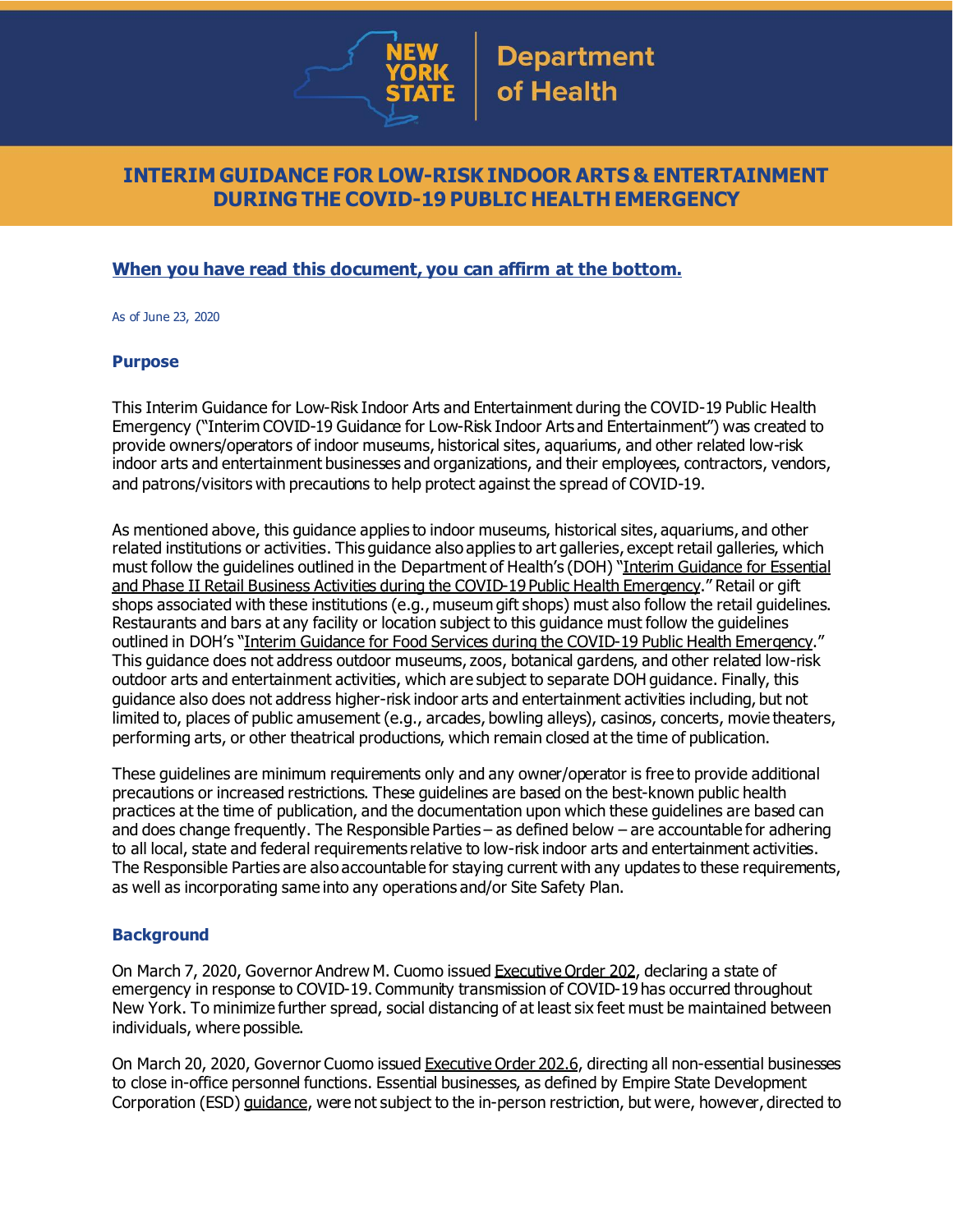comply with the guidance and directives for maintaining a clean and safe work environment issued by DOH, and were strongly urged to maintain social distancing measures to the extent possible.

On April 12, 2020, Governor Cuomo issued [Executive](https://www.governor.ny.gov/news/no-20216-continuing-temporary-suspension-and-modification-laws-relating-disaster-emergency) Order 202.16, directing essential businesses to provide employees, who are present in the workplace, with a face covering, at no-cost, that must be used when in direct contact with customers or members of the public during the course of their work. On April 15, 2020, Governor Cuomo issued [Executive](https://www.governor.ny.gov/news/no-20217-continuing-temporary-suspension-and-modification-laws-relating-disaster-emergency) Order 202.17, directing that any individual who is over age two and able to medically tolerate a face-covering must cover their nose and mouth with a mask or cloth face-coveringwhen in a public place and unable to maintain, or when not maintaining, social distance. On April 16, 2020, Governor Cuomo issued [Executive](https://www.governor.ny.gov/news/no-20218-continuing-temporary-suspension-and-modification-laws-relating-disaster-emergency) Order 202.18, directing that everyone using public or private transportation carriers or other for-hire vehicles, who is over age two and able to medically tolerate a face covering, must wear a mask or face covering over the nose and mouth during any such trip. It also directed any operators or drivers of public or private transport to wear a face covering or mask which covers the nose and mouth while there are any passengers in such a vehicle. On May 29, 2020, Governor Cuomo issued [Executive](https://www.governor.ny.gov/news/no-20234-continuing-temporary-suspension-and-modification-laws-relating-disaster-emergency) Order 202.34, authorizing business operators/owners with the discretion to deny admittance to individuals who fail to comply with the face covering or mask requirements.

On April 26, 2020, Governor Cuomo [announced](https://www.governor.ny.gov/news/amid-ongoing-covid-19-pandemic-governor-cuomo-outlines-phased-plan-re-open-new-york-starting) a phased approach to reopen industries and businesses in New York in phases based upon a data-driven, regional analysis. On May 4, 2020, the Governor [provided](https://www.governor.ny.gov/news/amid-ongoing-covid-19-pandemic-governor-cuomo-outlines-additional-guidelines-when-regions-can) that the regional analysis would consider several public health factors, including new COVID-19 infections, as well as health care system, diagnostic testing, and contact tracing capacity. On May 11, 2020, Governor Cuomo [announced](https://www.governor.ny.gov/news/amid-ongoing-covid-19-pandemic-governor-cuomo-announces-three-regions-new-york-state-ready) that the first phase of reopening would begin on May 15, 2020 in several regions of New York, based upon available regional metrics and indicators. On May 29, 2020, Governor Cuomo [announced](https://www.governor.ny.gov/news/governor-cuomo-announces-new-york-city-enter-phase-1-reopening-june-8-and-five-regions-enter) that the second phase of reopening would begin in several regions of the state, and announced the use of a new early warning dashboard that aggregates the state's expansive data collection efforts for New Yorkers, government officials, and experts to monitor and review how the virus is being contained to ensure a safe reopening. On June 11, 2020, Governor Cuomo [announced](https://www.governor.ny.gov/news/governor-cuomo-announces-five-regions-will-enter-phase-three-reopening-tomorrow) that the third phase of reopening would begin on June 12, 2020 in several regions of New York.

In addition to the following standards, businesses must continue to comply with the guidance and directives for maintaining clean and safe work environments issued by DOH.

Please note that where guidance in this document differs from other guidance documents issued by New York State, the more recent guidance shall apply.

#### **Standards for Responsible Low-Risk Indoor Arts and Entertainment Activities in New York State**

No low-risk indoor arts and entertainment activities can occur without meeting the following minimum State standards, as well as applicable federal requirements, including but not limited to such minimum standards of the Americans with Disabilities Act (ADA), Centers for Disease Control and Prevention (CDC), Environmental Protection Agency (EPA), and United States Department of Labor's Occupational Safety and Health Administration (OSHA).

The State standards contained within this guidance apply to all low-risk indoor arts and entertainment activities in operation during the COVID-19 public health emergency until rescinded or amended by the State. The owner/operator of the institution, or another party as may be designated by the owner/operator of the institution (in either case, "the Responsible Parties") shall be responsible for meeting these standards.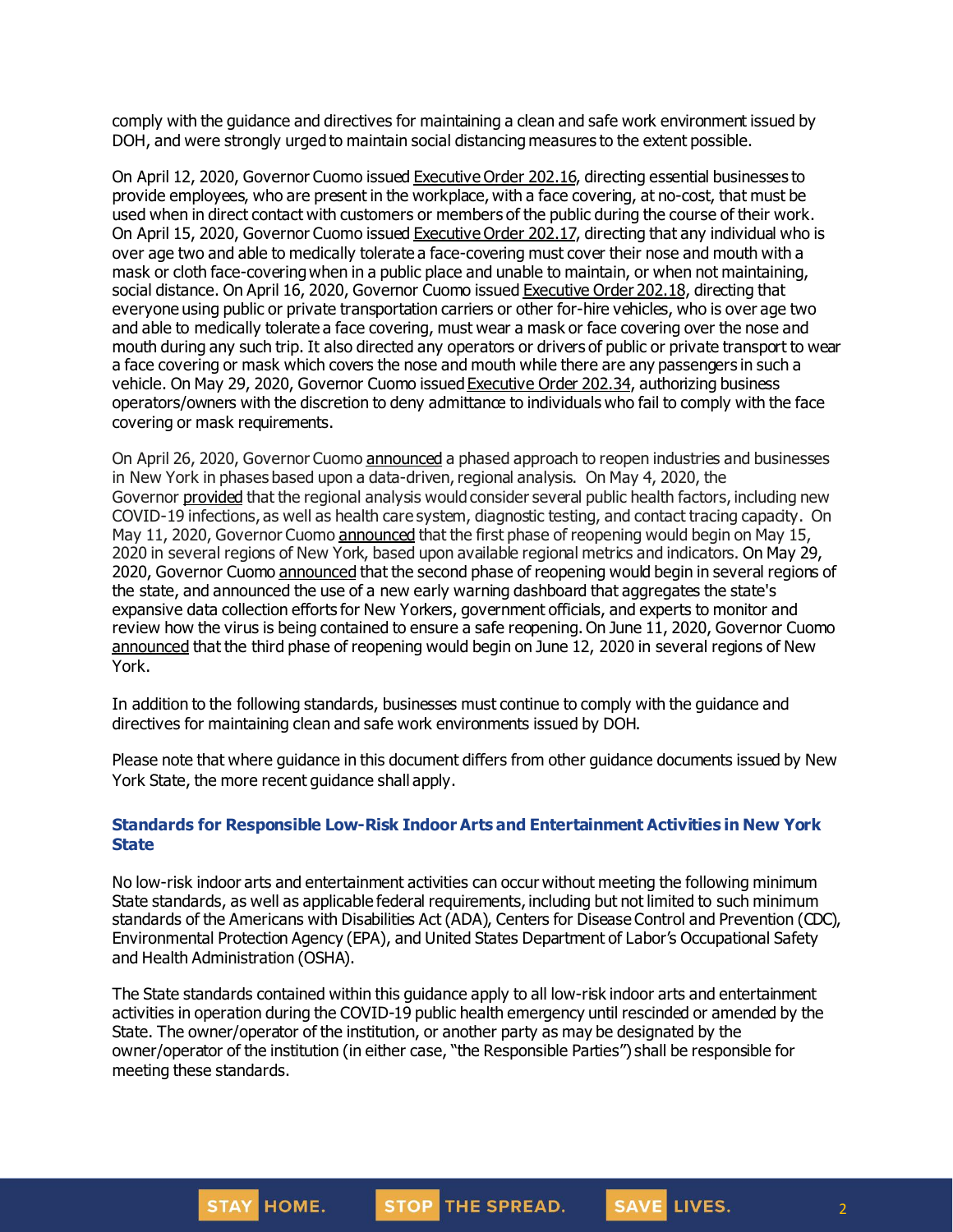For more information on safety guidelines in regard to office-based work activities (e.g. museum back office), please consult DOH's "Interim Guidance for [Office-Based](https://www.governor.ny.gov/sites/governor.ny.gov/files/atoms/files/offices-interim-guidance.pdf) Work during the COVID-19 Public Health [Emergency](https://www.governor.ny.gov/sites/governor.ny.gov/files/atoms/files/offices-interim-guidance.pdf)."

The following guidance is organized around three distinct categories: people, places, and processes.

# **I. PEOPLE**

## **A. Physical Distancing**

- Responsible Parties must ensure that the workforce and patron/visitor presence is limited to no more than 25% of the maximum occupancy for a particular area as set by the certificate of occupancy at any given time, inclusive of patrons/visitors, who must only be permitted entry into the institution if they wear an acceptable face covering, provided that the patron/visitor is over the age of two and able to medically tolerate such covering; and
- Responsible Parties must ensure that a distance of at least six feet is maintained among individuals, including employees and patrons/visitors, with the exception of groups visiting the institution who are members of the same household or party, at all times, unless safety or the core activity requires a shorter distance (e.g., operating cash registers, moving and lifting objects, using an elevator), in which case, individuals must wear an acceptable face covering.
	- $\circ$  Employees must wear acceptable face coverings any time they interact with patrons/visitors (e.g., selling tickets); and all individuals, including employees and patrons/visitors, must wear face coverings any time they are within six feet of another person.
	- $\circ$  Acceptable face coverings for COVID-19 include but are not limited to cloth-based face coverings and disposable masks that cover both the mouth and nose.
	- $\circ$  However, cloth, disposable, or other homemade face coverings are not acceptable face coverings for workplace activities that typically require a higher degree of protection for personal protective equipment (PPE) due to the nature of the work. For those activities, N95 respirators or other PPE used under existing industry standards should continue to be used, as is defined in accordance with OSHA quidelines.
	- o Responsible Parties must remind employees that face coverings are required in shared spaces and common situations (e.g., touring an exhibit, traversing a common space) where a minimum of six feet of separation is not possible or when they will be interacting with patrons/visitors. Employees must be prepared to don a face covering if another person unexpectedly comes within six feet.
- Responsible Parties may modify the use and/or restrict the number of workstations and employee seating areas, so that individuals are at least six feet apart in all directions (e.g. side-to-side and when facing one another) and are not sharing workstations without cleaning and disinfection between use. When distancing is not feasible between workstations, Responsible Parties must provide and require the use of face coverings or physical barriers (e.g., plastic shieldingwalls in areas where they would not affect air flow, heating, cooling, or ventilation, or otherwise present a health or safety risk).
	- $\circ$  Responsible Parties should enact physical barriers between employees and patrons/visitors at check-out registers, information booths, and ticket kiosks, and employees must wear face coverings when interacting with patrons/visitors.
	- $\circ$  If used, physical barriers should be put in place in accordance with OSHA [guidelines](https://www.osha.gov/Publications/OSHA3990.pdf).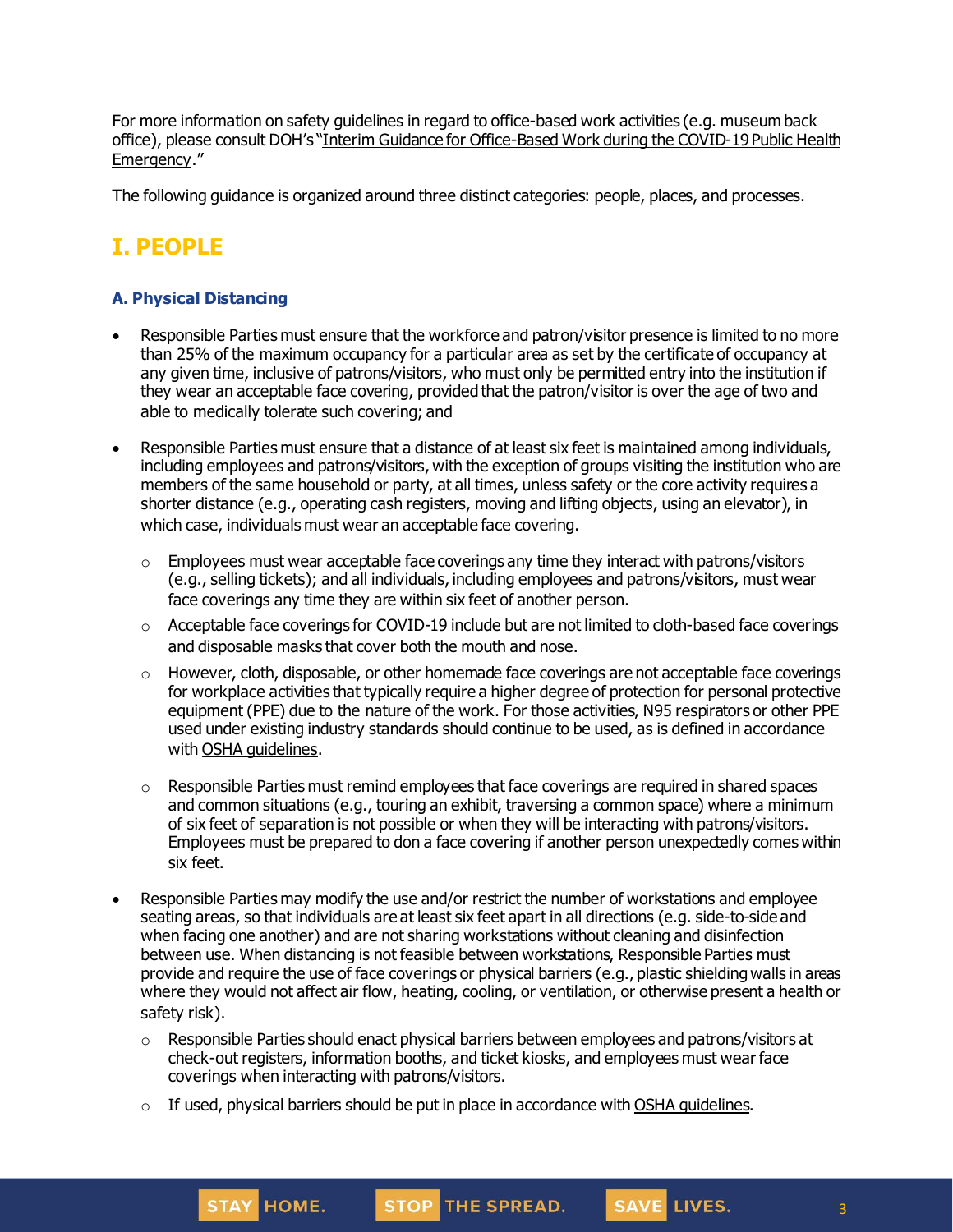- $\circ$  Physical barrier options may include strip curtains, cubicles, plexiglass or similar materials, or other impermeable dividers or partitions.
- Responsible Parties must prohibit the use of small spaces (e.g. elevators, staff rooms, behind cash registers) by more than one individual at a time, unless all individuals in such space at the same time are wearing acceptable face coverings. However, even with face coverings in use, occupancy must never exceed 50% of the maximum capacity of the space or vehicle, unless it is designed for use by a single occupant. Responsible Parties should increase ventilation with outdoor air to the greatest extent possible (e.g. opening windows and doors), while maintaining safety protocols. Responsible Parties should take additional measures to prevent congregation in elevator waiting areas and limit density in elevators, such as enabling the use of stairs.
	- $\circ$  If exhibits are in a small area, maximum occupancy for each area or exhibit must be calculated and enforced based on social distancing guidelines.
- Responsible Parties should put in place measures to reduce bi-directional foot traffic using tape or signs with arrows in narrow aisles, hallways, or spaces, and post signage and distance markers denoting spaces of six feet in all commonly used areas and any areas in which lines are commonly formed or people may congregate (e.g., ticket lines, elevator entrances, in front of exhibits, clock in/out stations, health screening stations).
	- o Where possible, place markers or barriers to encourage one directional traffic.
	- $\circ$  Responsible Parties must mark areas for viewing exhibits six feet apart at commonly congested exhibits.
- Responsible Parties should consider closing any common indoor or outdoor seating areas. To the extent that such spaces remain open, Responsible Parties must modify seating areas arrangements (e.g., chairs, tables) to ensure that individuals are at least six feet apart in all directions (e.g., sideto-side and when facing one another).
- Responsible Parties should encourage the use of touchless payment options or pay ahead, when available. Minimize handling cash, credit cards, reward cards, and mobile devices, where possible.
	- $\circ$  Responsible Parties should encourage patrons/visitors to purchase tickets in advance online, as applicable and practicable.
- Responsible Parties must post signs throughout the institution, consistent with DOH COVID-19 signage. Responsible Parties can develop their own customized signage specific to their workplace or setting, provided that such signage is consistent with the Department's signage. Signage should be used to remind individuals to:
	- $\circ$  Stay home if they are feeling sick.
	- $\circ$  Cover their nose and mouth with a face covering.
	- o Properly store and, when necessary, discard PPE.
	- o Adhere to physical distancing instructions.
	- $\circ$  Report symptoms of or exposure to COVID-19, and how they should do so.
	- o Follow hand hygiene and cleaning and disinfection guidelines.
	- o Follow appropriate respiratory hygiene and cough etiquette.
	- $\circ$  Refrain from touching or handling exhibits or objects that are assessed as high-risk.

#### **B. Gatherings in Enclosed Spaces**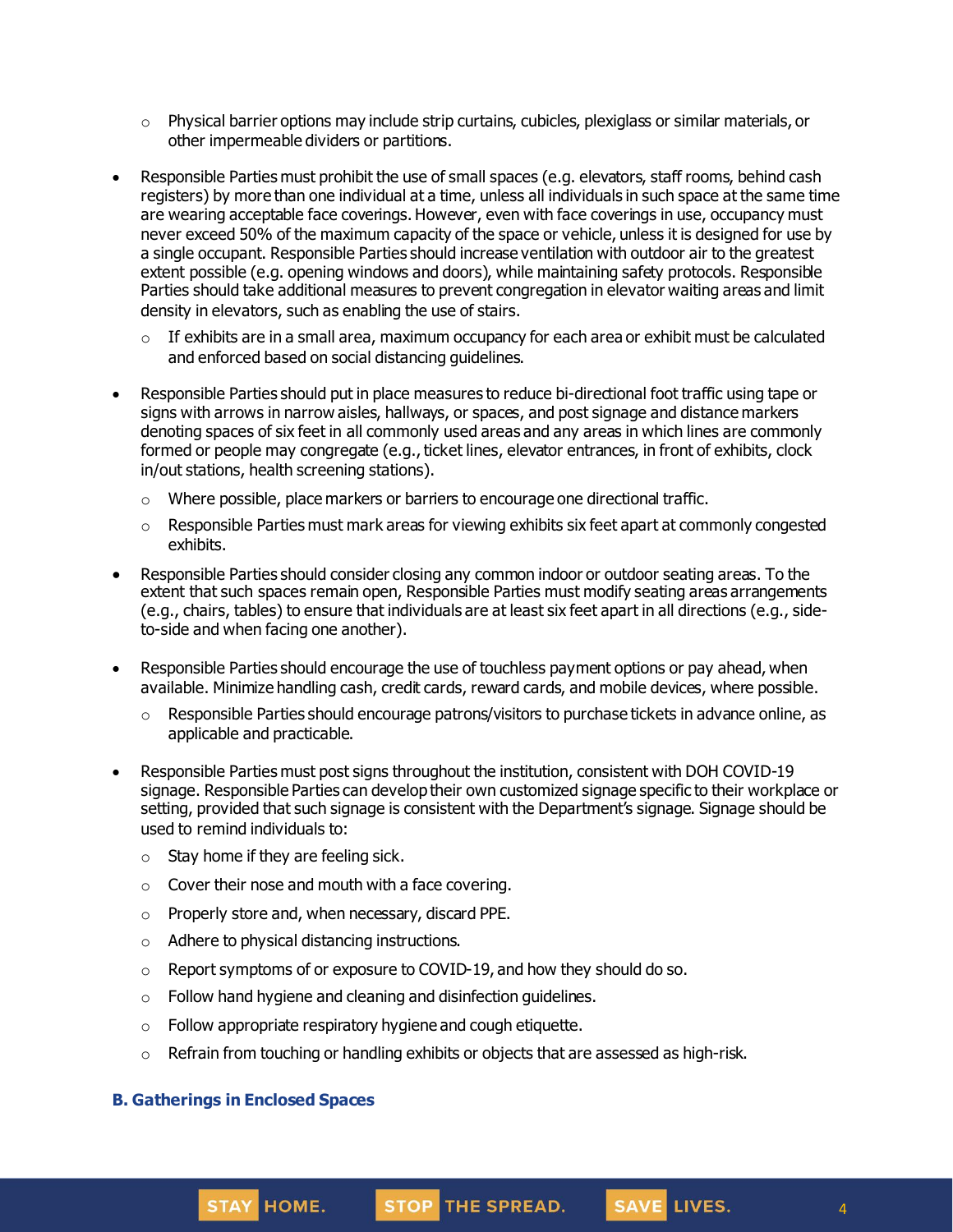- Responsible Parties must limit in-person employee gatherings (e.g., staff meetings) to the greatest extent possible and use other methods such as video or teleconferencing whenever possible, per CDC guidance "Interim Guidance for Businesses and Employers to Plan and Respond to [Coronavirus](https://www.cdc.gov/coronavirus/2019-ncov/community/guidance-business-response.html) Disease 2019 [\(COVID-19\)](https://www.cdc.gov/coronavirus/2019-ncov/community/guidance-business-response.html)." When videoconferencing or teleconferencing is not possible, Responsible Parties should hold meetings in open, well-ventilated spaces and ensure that individuals maintain six feet of social distance between one another (e.g., if there are chairs, leave space between chairs, have individuals sit in alternating chairs).
- Responsible Parties should encourage social distancing by limiting occupancy or closing non-essential amenities and communal areas that do not allow for social distancing protocols. If open, Responsible Parties must make hand sanitizer or disinfecting wipes available next to equipment near such amenities (e.g., vending machines, communal coffee stations).
- Responsible Parties must put in place practices for adequate social distancing in small areas, such as restrooms and breakrooms, and signage and systems (e.g. flagging when occupied) to restrict occupancy when social distanging cannot be maintained in such areas; and
	- $\circ$  Responsible Parties may consider other control methods to help ensure patrons/visitors can maintain social distance while in, or waiting to use, a shared restroom.
- Responsible Parties should stagger schedules for their employees to observe social distancing (i.e., six feet of space) for any gathering (e.g., coffee breaks, meals, and shift starts/stops).

## **C. Workplace Activity**

- Responsible Parties must take measures to reduce interpersonal contact and congregation, through methods such as:
	- $\circ$  limiting in-person presence to only those staff who are necessary to be on site;
	- o adjusting workplace hours;
	- o reducing on-site workforce to accommodate social distancing guidelines;
	- $\circ$  shifting design (e.g., A/B teams, staggered arrival/departure times); and/or
	- $\circ$  developing protocols to socially distance while using shared equipment, such as telephones and radios, copiers, printers, registers between use, and clean and disinfect shared equipment between use.
- Responsible Parties should adjust hours as necessary to enable enhanced cleaning and disinfection procedures.
- Responsible Parties should consider implementing specific visit times when issuing tickets (e.g., timed entrances and exits) for patrons/visitors to stagger arrivals and departures and to avoid crowding.

## **D. Movement and Commerce**

- Responsible Parties must monitor and control the flow of traffic into and within the institution and exhibits to ensure adherence to maximum capacity and social distancing requirements.
- Responsible Parties should clearly designate separate entrances and exits, where possible.
	- o Responsible Parties must be prepared to queue patrons/visitors outside while still maintaining physical distance including through the use of visual cues and/or queueing control devices (e.g., stanchions, line distance markers, arrows).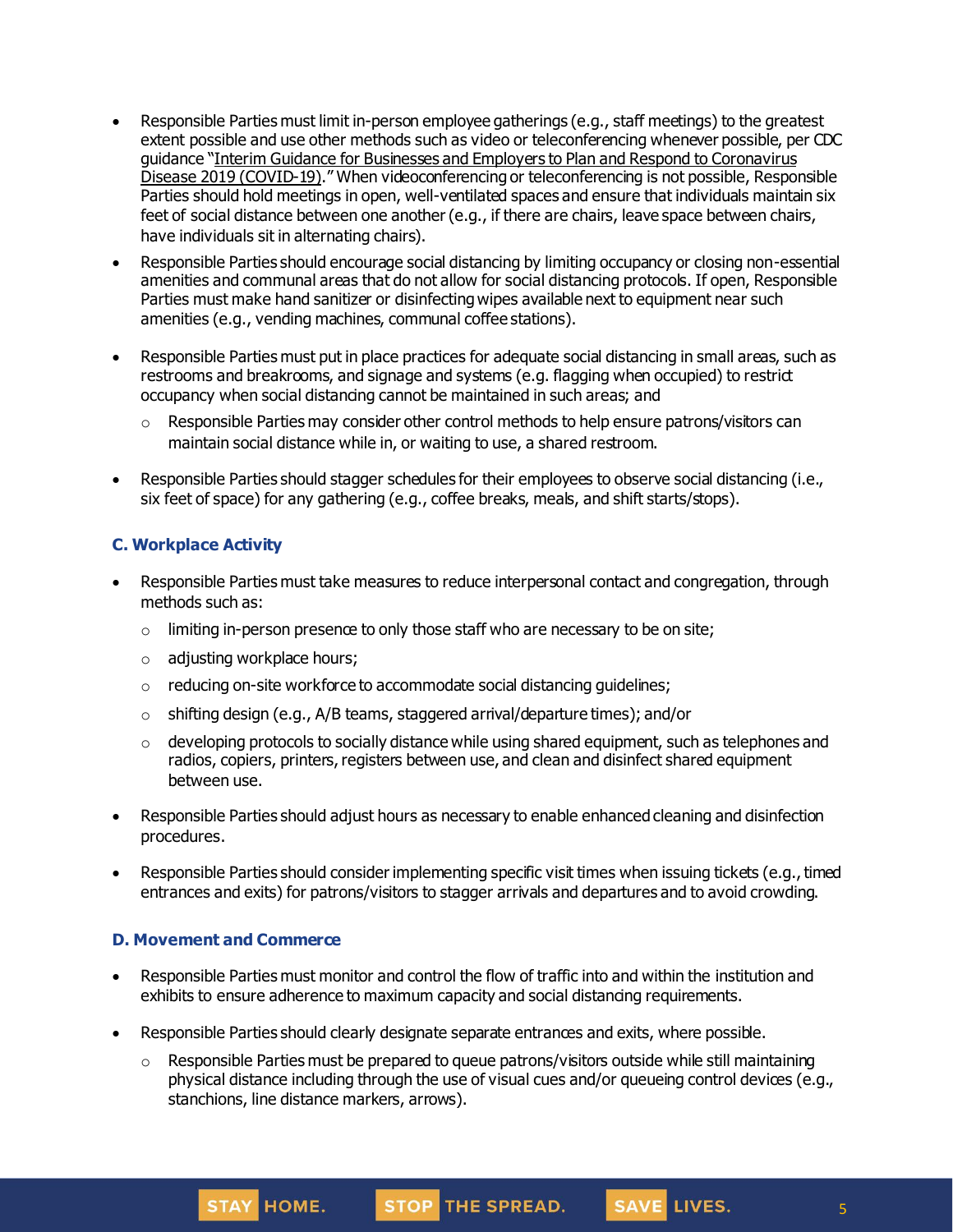- Responsible Parties should arrange patron/visitor waiting areas (e.g., lines, parking areas) to maximize social distance among other people and minimize interaction with others in the area.
- Responsible Parties should limit on-site interactions (e.g., designate an egress(es) for individuals leaving the institution and a separate ingress(es) for individuals entering) and movements (e.g., employees should remain near their workstations as often as possible).
	- $\circ$  Where practicable, Responsible Parties should limit the numbers of entrances in order to (1) manage the flow of traffic into the building and monitor occupancy/capacity limits and (2) facilitate health screenings, as described below while remaining in compliance with fire safety and other applicable regulations.
	- $\circ$  Develop a plan for people to maintain six feet of social distance while queuing inside or outside of the building for screening, as applicable.
- Responsible Parties must establish designated areas for pickups and deliveries, limiting contact to the extent possible.
- For deliveries, Responsible Parties should implement a touchless delivery system whereby drivers stay in the cab of the vehicle while delivery takes place or, where not practicable, Responsible Parties must provide acceptable PPE appropriate to the anticipated activities that includes, at a minimum, a cloth face covering to personnel involved in the delivery at no cost for the duration of the delivery process.
- Responsible Parties must ensure employees sanitize their hands before and after transferring a load (e.g., from a delivery driver) of merchandise (e.g., sanitize hands before starting to load items; and once all items have been loaded, finish by sanitizing their hands again).
- Responsible Parties should provide disposable or single-use maps, pamphlets, guides, etc. to patrons/visitors, if such items are used; and make these available digitally to be viewed on personal electronic devices, as practicable.
	- $\circ$  If single-use items cannot be provided, Responsible Parties must ensure reusable objects are cleaned and disinfected after each use.
	- $\circ$  Responsible Parties are encouraged to make digital maps available (e.g., on mobile phones) where possible, rather than physical maps.
- Responsible Parties must discontinue audio headsets and other equipment loaned or rented to patrons/visitors unless they can be properly disinfected after each use, or if patrons can use their own devices.
- Responsible Parties must close high-risk interactive exhibits (e.g., exhibits requiring patrons/visitors to touch or wear objects).
- Responsible Parties must only permit group tours of members of the same household or party, and with a maximum capacity under the current social gathering requirements at the time, inclusive of both employees and patrons/visitors.
- Responsible Parties must:
	- $\circ$  Close children's play areas or exhibits with play equipment, unless such areas or exhibits can be cleaned, disinfected, and sanitized between each child using the area or equipment who is not a member of the same household or party.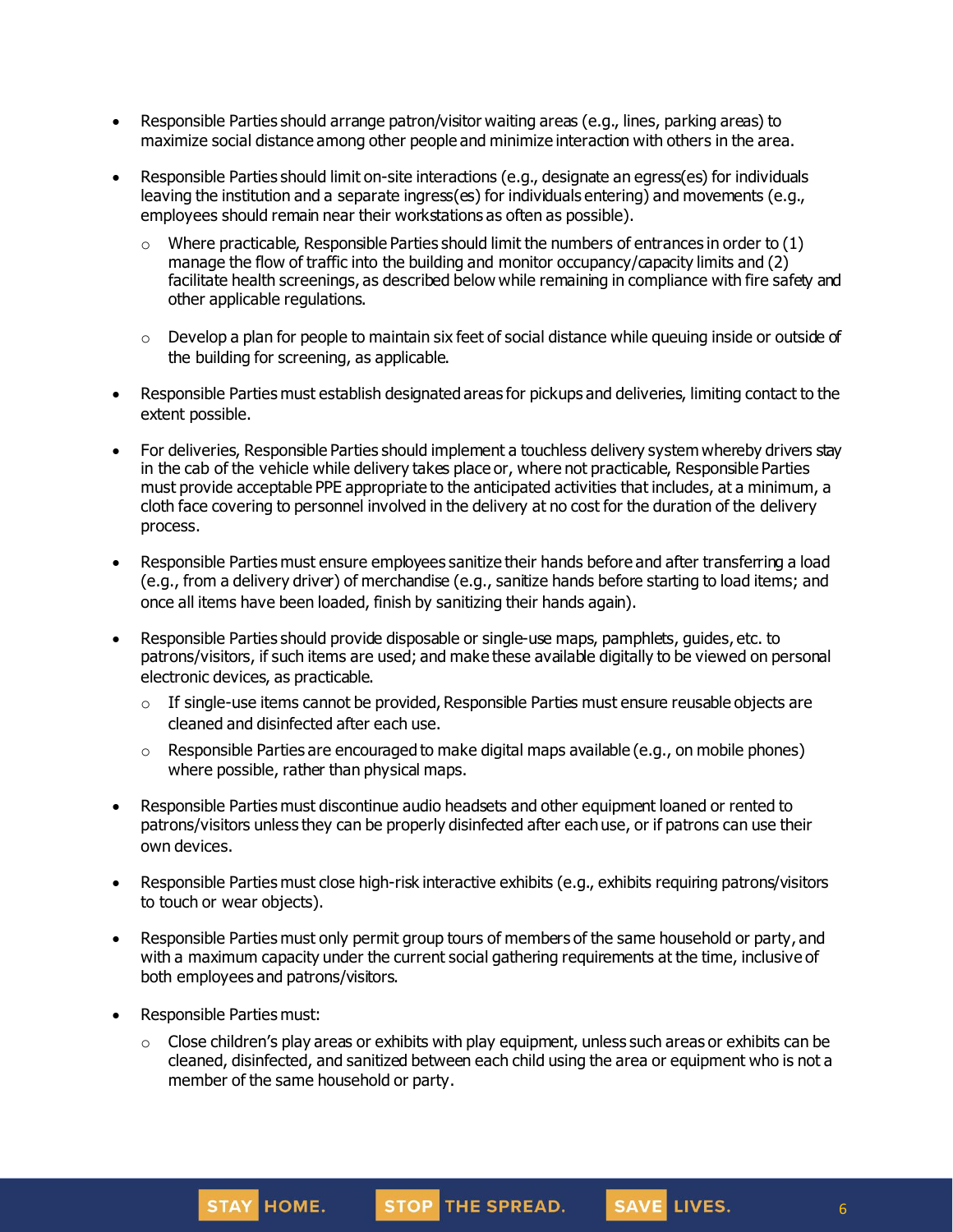- $\circ$  Move any picnic areas and benches six feet apart or close them if they cannot be moved.
- $\circ$  Enhance employee or security presence to enforce limitations on gathering size, as necessary.

# **II. PLACES**

#### **A. Protective Equipment**

- Responsible Parties must ensure that patrons/visitors are only permitted entry into the institution if they wear an acceptable face covering; provided, however, that the patron/visitor is over the age of two and able to medically tolerate such covering.
- Responsible Parties must ensure that patrons/visitors wear face coverings whenever they are in common areas or scenarios where it may be difficult to maintain six feet of distance (e.g., entering or leaving the facility, traversing an enclosed small exhibit, interactingwith employees) and whenever patrons/visitors are within six feet of individuals who are not members of their household or party; provided, however, that the patron/visitor is over the age of two and able to medically tolerate such covering.
- Responsible Parties must ensure that any time employees come within six feet of another person, acceptable face coverings are worn. Employees must be prepared to don a face covering if another person unexpectedly comes within six feet. Employees also must wear face coverings any time they interact with patrons/visitors.
- Responsible Parties should install physical barriers at ticket and reception desks, as feasible. As mentioned above, if used, physical barriers (e.g. plexiglass or similar materials) should be put in place in accordance with OSHA [guidelines](https://www.osha.gov/Publications/OSHA3990.pdf).
- In addition to the necessary PPE as required for certain workplace activities, Responsible Parties must procure, fashion, or otherwise obtain acceptable face coverings, and provide such coverings to their employees while at work at no cost to the employee. An adequate supply of face coverings, masks and other required PPE should be on hand in the event an employee needs a replacement. Acceptable face coverings include, but are not limited to, cloth (e.g. homemade sewn, quick cut, bandana), surgical masks, N95 respirators, and face shields.
- Face coverings must be cleaned or replaced after use and may not be shared. Please consult the CDC [guidance](https://www.cdc.gov/coronavirus/2019-ncov/community/guidance-business-response.html) for additional information on cloth face coverings and other types of PPE well as instructions on use and cleaning.
	- $\circ$  Note that cloth face coverings or disposable masks shall not be considered acceptable face coverings for workplace activities that impose a higher degree of protection for face covering requirements. For example, if N95 respirators are traditionally required for specific activities, a cloth or homemade mask would not suffice. Responsible Parties must adhere to OSHA standards for such safety equipment.
	- $\circ$  Responsible Parties must allow employees to use their own acceptable face coverings but cannot require employees to supply their own face coverings. Further, this guidance shall not prevent employees from wearing their personally owned additional protective coverings (e.g., surgical masks, N95 respirators, or face shields), or if the Responsible Parties otherwise require employees to wear more protective PPE due to the nature of their work (e.g., exhibit maintenance). Employers should comply with all applicable OSHA guidelines.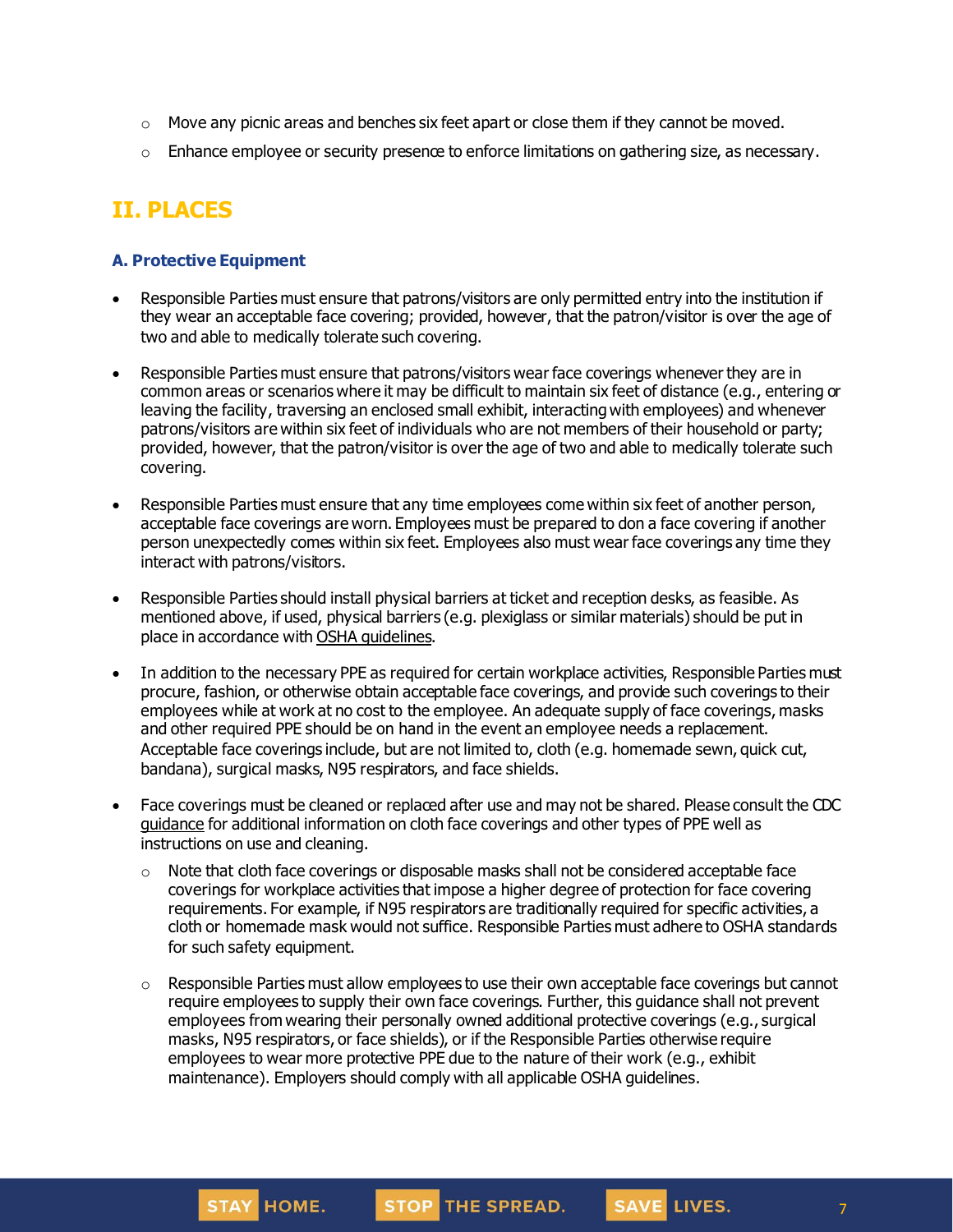- Responsible Parties must train employees on how to adequately put on, take off, clean (as applicable), and discard PPE, including but not limited to, appropriate face coverings.
- Responsible Parties must put in place measures to limit the sharing of objects among employees, such as devices and equipment, as well as the touching of shared surfaces; or, must require employees to wear gloves (trade-appropriate or medical) when in contact with shared objects or frequently touched surfaces; or, must require employees and patrons/visitors to perform hand hygiene before and after contact.

## **B. Hygiene, Cleaning, and Disinfection**

- Responsible Parties must ensure adherence to hygiene and cleaning and disinfection requirements as advised by the CDC and DOH, including "Guidance for Cleaning and [Disinfection](https://coronavirus.health.ny.gov/system/files/documents/2020/03/cleaning_guidance_general_building.pdf) of Public and Private Facilities for [COVID-19](https://coronavirus.health.ny.gov/system/files/documents/2020/03/cleaning_guidance_general_building.pdf)," and the "STOP THE [SPREAD](https://coronavirus.health.ny.gov/system/files/documents/2020/04/13067_coronavirus_protectyourself_poster_042020.pdf)" poster, as applicable. Responsible Parties must maintain logs that include the date, time, and scope of cleaning and disinfection.
- Responsible Parties must provide and maintain hand hygiene stations on site, as follows:
	- $\circ$  For handwashing: soap, running warm water, and disposable paper towels.
	- $\circ$  For hand sanitizing: an alcohol-based hand sanitizer containing at least 60% alcohol for areas where handwashing facilities may not be available or practical.
	- $\circ$  Responsible Parties must make hand sanitizer available throughout common areas in the building (e.g., entrances, exits, elevators, and security/reception desks). Touch-free hand sanitizer dispensers should be installed where possible.
- Responsible Parties should place signage near hand sanitizer stations indicating that visibly soiled hands should be washed with soap and water; hand sanitizer is not effective on visibly soiled hands.
- Responsible Parties should place receptacles around the building for disposal of soiled items, including PPE.
- Responsible Parties must provide appropriate cleaning and disinfection supplies for shared and frequently touched surfaces (e.g., door handles, ticket counters) and encourage employees to use these supplies, following manufacturers' instructions, before and after use of these surfaces, followed by hand hygiene.
- Responsible Parties must conduct regular cleaning and disinfection of the building and more frequent cleaning and disinfection for high risk areas used by many individuals and for frequently touched surfaces. Cleaning and disinfection must be rigorous and ongoing and should occur at least after each shift, daily, or more frequently as needed. Please refer to DOH's "Interim [Guidance](https://coronavirus.health.ny.gov/system/files/documents/2020/03/cleaning_guidance_general_building.pdf) for Cleaning and [Disinfection](https://coronavirus.health.ny.gov/system/files/documents/2020/03/cleaning_guidance_general_building.pdf) of Public and Private Facilities for COVID-19" for detailed instructions on how to clean and disinfect facilities.
	- $\circ$  Responsible Parties must ensure regular cleaning and disinfection of restrooms. Restrooms should be cleaned and disinfected more often depending on frequency of use.
		- Responsible Parties must ensure distancing rules are adhered to by using signage, occupied markers, or other methods to reduce restroom capacity where feasible.
	- $\circ$  Responsible Parties must ensure that equipment and tools are regularly cleaned and disinfected using registered disinfectants, including at least as often as employees change workstations or move to a new set of tools. Refer to the Department of Environmental Conservation (DEC) [list](http://www.dec.ny.gov/docs/materials_minerals_pdf/covid19.pdf) of [products](http://www.dec.ny.gov/docs/materials_minerals_pdf/covid19.pdf) registered in New York State and identified by the EPA as effective against COVID-19.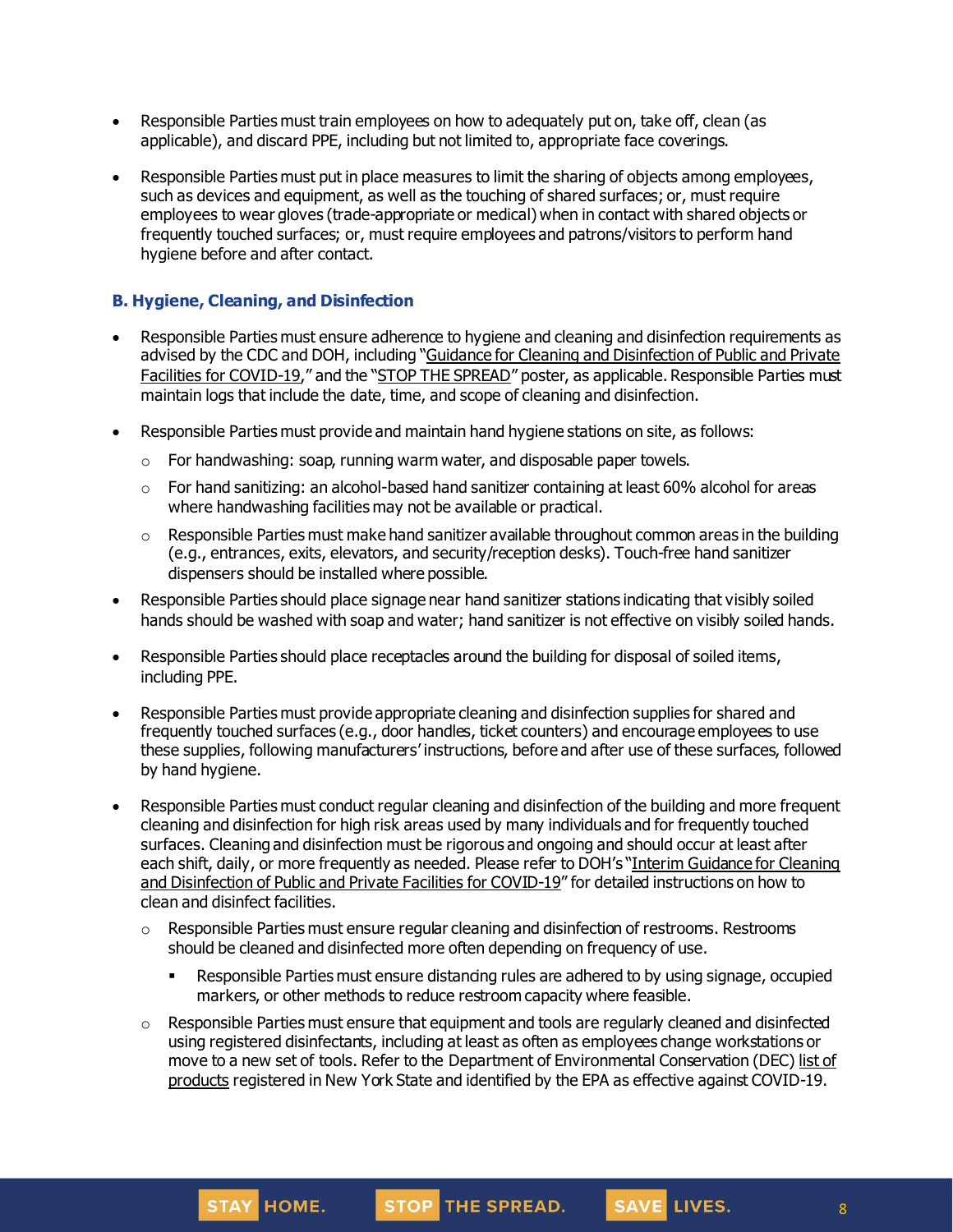- $\circ$  If cleaning or disinfection products or the act of cleaning and disinfection causes safety hazards or degrades the material or equipment, Responsible Parties must put in place hand hygiene stations for between use and/or supply disposable gloves and/or limitations on the number of employees using such equipment.
- Responsible Parties must provide for the cleaning and disinfection of exposed areas in the event an individual is confirmed to have COVID-19, with such cleaning and disinfection to include, at a minimum, all heavy transit areas and high-touch surfaces (e.g., elevators, shared objects, building entrances, badge scanners, restrooms, handrails, door handles, vending machines, communal coffee stations).
- CDC guidelines on "Cleaning and [Disinfecting](https://www.cdc.gov/coronavirus/2019-ncov/community/disinfecting-building-facility.html) Your Facility" if someone is suspected or confirmed to have COVID-19 are as follows:
	- $\circ$  Close off areas used by the person suspected or confirmed to have COVID-19.
		- **EXECT** Responsible Parties do not necessarily need to close operations, if they can close off the affected areas.
	- $\circ$  Open outside doors and windows to increase air circulation in the area.
	- $\circ$  Wait 24 hours before you clean and disinfect. If 24 hours is not feasible, wait as long as possible.
	- $\circ$  Clean and disinfect all areas used by the person suspected or confirmed to have COVID-19, such as offices, bathrooms, common areas, and shared equipment.
	- $\circ$  Once the area has been appropriately cleaned and disinfected, it can be re-opened for use.
		- **Employees without close or proximate contact with the person suspected or confirmed to** have COVID-19 can return to the work area immediately after cleaning and disinfection.
		- Refer to DOH's "Interim Guidance for Public and Private [Employees](https://coronavirus.health.ny.gov/system/files/documents/2020/06/doh_covid19_publicprivateemployeereturntowork_053120.pdf) Returning to Work Following [COVID-19](https://coronavirus.health.ny.gov/system/files/documents/2020/06/doh_covid19_publicprivateemployeereturntowork_053120.pdf) Infection or Exposure" for information on "close or proximate" contacts.
	- $\circ$  If more than seven days have passed since the person who is suspected or confirmed to have COVID-19 visited or used the facility, additional cleaning and disinfection is not necessary, but routine cleaning and disinfection should continue.
- For activities involving the handling of shared objects (e.g., payment devices), areas, and/or surfaces (e.g., doors), Responsible Parties must ensure that such areas and objects are cleaned daily, at a minimum.
- Responsible Parties must ensure equipment or objects that are shared between employees and/or patrons/visitors (e.g., radios, maps) are cleaned after every use.
- Responsible Parties must prohibit shared food and beverages among employees, encourage employees to bring lunch from home, and reserve adequate space for employees to observe social distancing while eating meals.

## **C. Phased Reopening**

• Responsible Parties are encouraged to phase-in reopening activities so as to allow for operational issues to be resolved before production or work activities return to normal levels. Responsible Parties should consider limiting the number of employees, hours, and number of patrons/visitors available to be served when first reopening so as to provide operations with the ability to adjust to the changes.

#### **D. Communications Plan**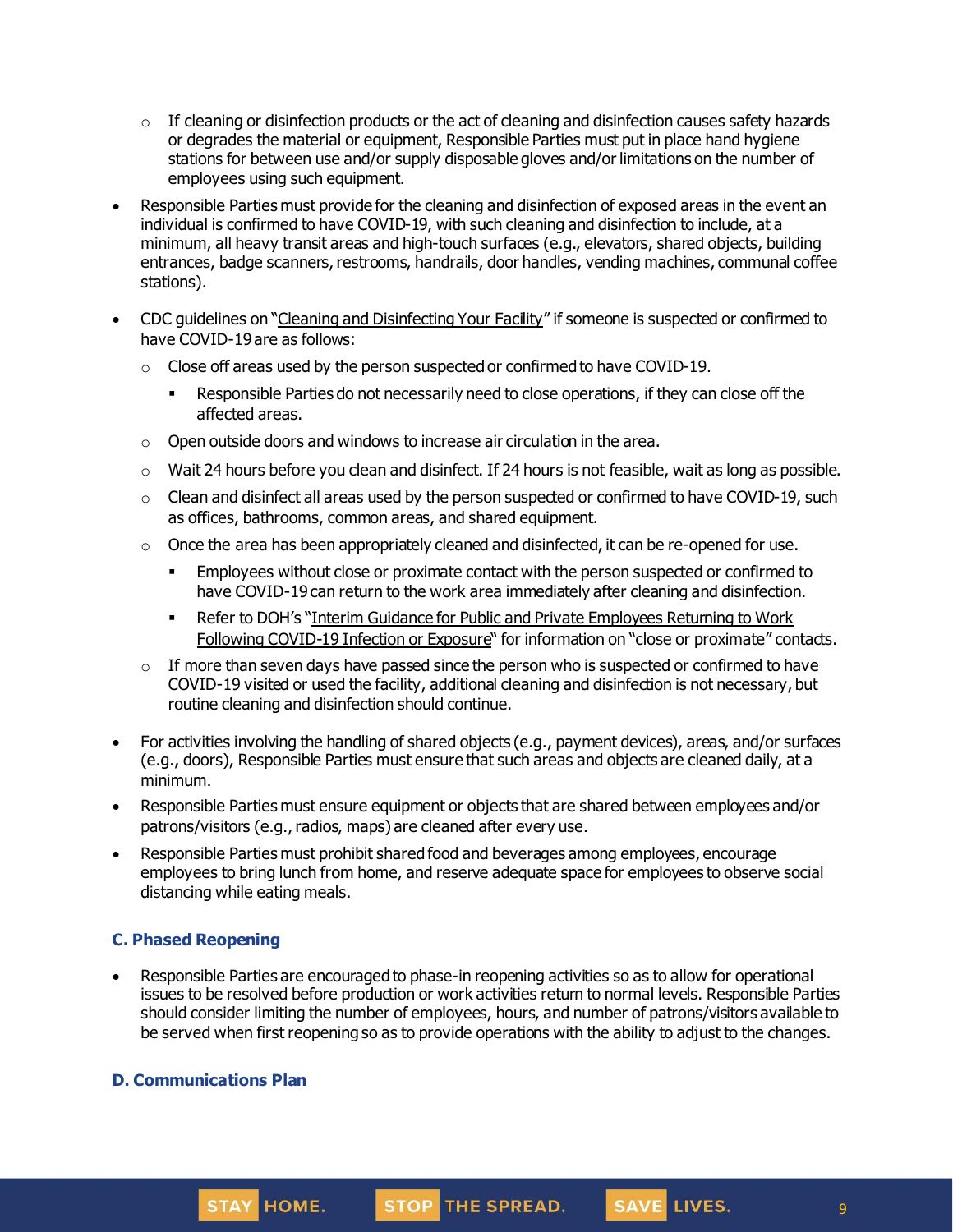- Responsible Parties must affirm that they have reviewed and understand the state-issued industry guidelines, and that they will implement them.
- Responsible Parties should develop a communications plan for employees and patrons/visitors that includes applicable instructions, training, signage, and a consistent means to provide employees with information. Responsible Parties may consider developing webpages, text and email groups, and social media.
- Responsible Parties must encourage individuals to adhere to CDC and DOH guidance regarding the use of PPE, specifically face coverings, when a social distance of six feet cannot be maintained, through verbal communication and signage.
- Responsible Parties should post signage inside and outside of the building to remind individuals to adhere to proper hygiene, social distancing rules, appropriate use of PPE, and cleaning and disinfection protocols.
- Responsible Parties should provide patrons/visitors with the option, but not require patrons/visitors, to submit contact information in case future contact tracing is needed.

# **III. PROCESSES**

## **A. Screening and Testing**

- Responsible Parties must implement mandatory daily health screening practices of employees and, where practicable, contractors and vendors, but such screenings shall not be mandated for patrons/visitors and delivery personnel.
	- $\circ$  Screening practices may be performed remotely (e.g., by telephone or electronic survey), before the employee reports to the building, to the extent possible; or may be performed on site.
	- $\circ$  Screening should be coordinated to prevent employees from intermingling in close or proximate contact with each other prior to completion of the screening.
	- $\circ$  At a minimum, screening is required for all employees and, where practicable, contractors and vendors, and must be completed using a questionnaire that determines whether the employee, contractor, or vendor has:
		- (a) knowingly been in close or proximate contact in the past 14 days with anyone who has tested positive for COVID-19 or who has or had symptoms of COVID-19;
		- (b) tested positive for COVID-19 in the past 14 days; and/or
		- (c) has experienced any symptoms of COVID-19 in the past 14 days.
- Refer to CDC guidance on "Symptoms of [Coronavirus](https://www.cdc.gov/coronavirus/2019-ncov/symptoms-testing/symptoms.html)" for the most up to date information on symptoms associated with COVID-19.
- Screening practices include:
	- $\circ$  If space and building configuration allows, screen individuals at or near the building entrance to minimize the impact of a potential suspected or confirmed case of COVID-19.
	- $\circ$  Allow for adequate social distancing while individuals queue for screening and/or building entry.

SAVE LIVES.

10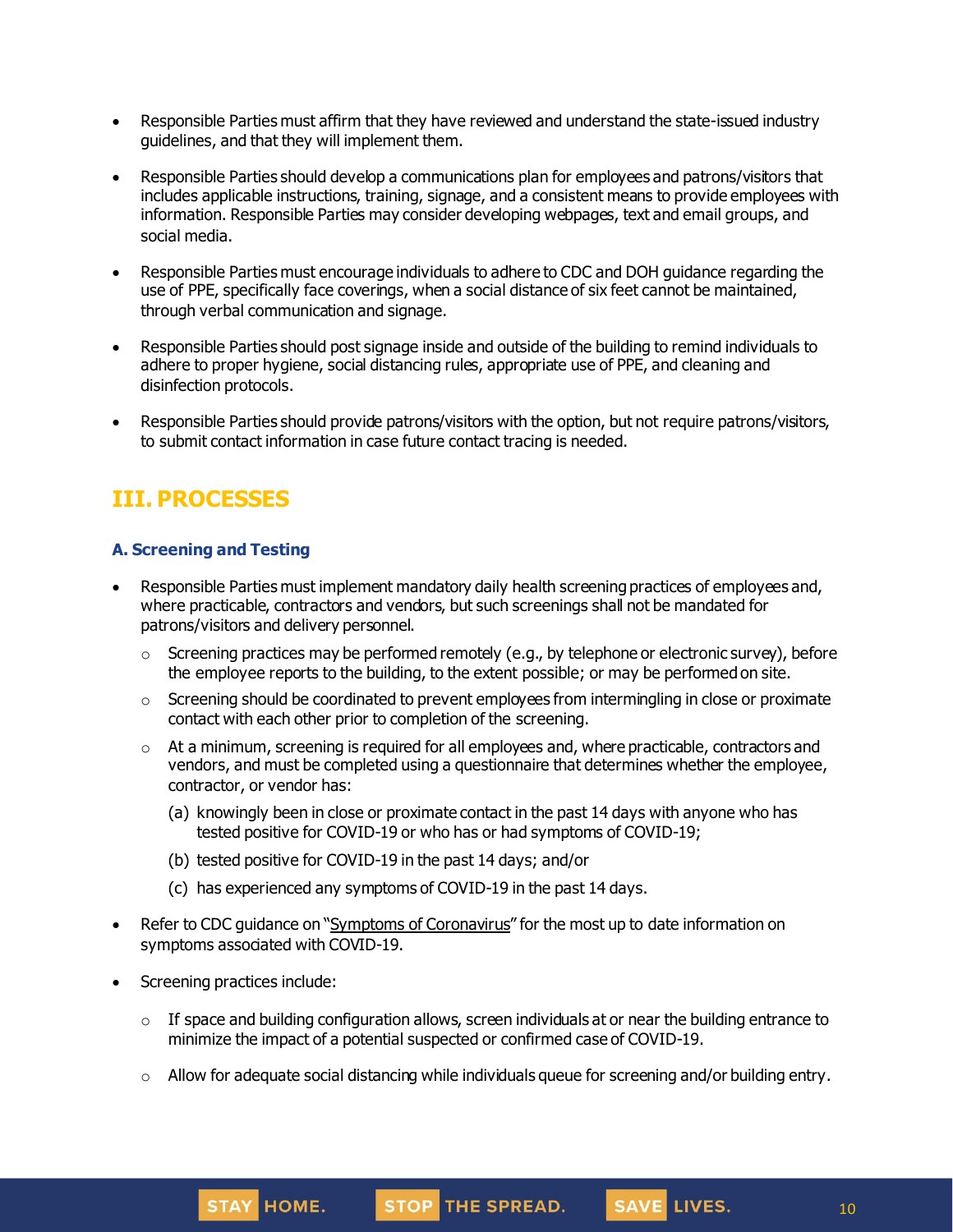- $\circ$  Admit only employees who have been screened either remotely or upon arrival.
- $\circ$  If temperature checks are performed, use contactless thermal cameras in building entrances to identify potentially symptomatic individuals and direct them to a secondary screening area to complete a follow-up screening. If not possible or feasible, a temperature check may be performed using contactless thermometers.
- Responsible Parties cannot mandate that patrons/visitors complete a health screen or provide contact information, but may encourage patrons/visitors to do so. Responsible Parties may provide an option for patrons/visitors to provide contact information so they can be logged and contacted for contact tracing, if necessary.
- Responsible Parties must require employees to immediately disclose if and when their responses to any of the aforementioned questions changes, such as if they begin to experience symptoms, including during or outside of work hours.
- In addition to the screening questionnaire, temperature checks may also be conducted per U.S. Equal Employment Opportunity Commission or DOH guidelines. Responsible Parties are prohibited from keeping records of employee health data (e.g., the specific temperature data of an individual), but are permitted to maintain records that confirm individuals were screened and the result of such screening (e.g., pass/fail, cleared/not cleared).
- Responsible Parties must ensure that any personnel performing screening activities, including temperature checks, are appropriately protected from exposure to potentially infectious employees, contractors, vendors, or patrons/visitors entering the site. Personnel performing screening activities should be trained by employer-identified individuals who are familiar with CDC, DOH, and OSHA protocols.
- Screeners should be provided and use PPE, including at a minimum, an acceptable face covering or mask, and may include gloves, a gown, and/or a face shield.
- An employee, contractor, vendor, or patron/visitor who screens positive for COVID-19 symptoms must not be allowed to enter the site and must be sent home with instructions to contact their healthcare provider for assessment and testing.
	- $\circ$  Responsible Parties should remotely provide such individuals with information on healthcare and testing resources.
	- $\circ$  Responsible Parties must immediately notify the state and local health department about the case if test results are positive for COVID-19.
- Responsible Parties should refer to DOH's "Interim Guidance for Public and Private [Employees](https://coronavirus.health.ny.gov/system/files/documents/2020/06/doh_covid19_publicprivateemployeereturntowork_053120.pdf) Returning to Work Following [COVID-19](https://coronavirus.health.ny.gov/system/files/documents/2020/06/doh_covid19_publicprivateemployeereturntowork_053120.pdf) Infection or Exposure" regarding protocols and policies for employees seeking to return to work after a suspected or confirmed case of COVID-19 or after the employee had close or proximate contact with a person with COVID-19.
- Responsible Parties must designate a central point of contact, which may vary by activity, location, shift or day, responsible for receiving and attesting to having reviewed all employees' questionnaires, with such contact also identified as the party for employees and patrons/visitors to inform if they later are experiencing COVID-19-related symptoms, as noted on the questionnaire.
	- $\circ$  Identified point of contact for the institution should be prepared to receive notifications from individuals of positive cases and initiate the respective cleaning and disinfection procedures.

STOP THE SPREAD.

STAY HOME.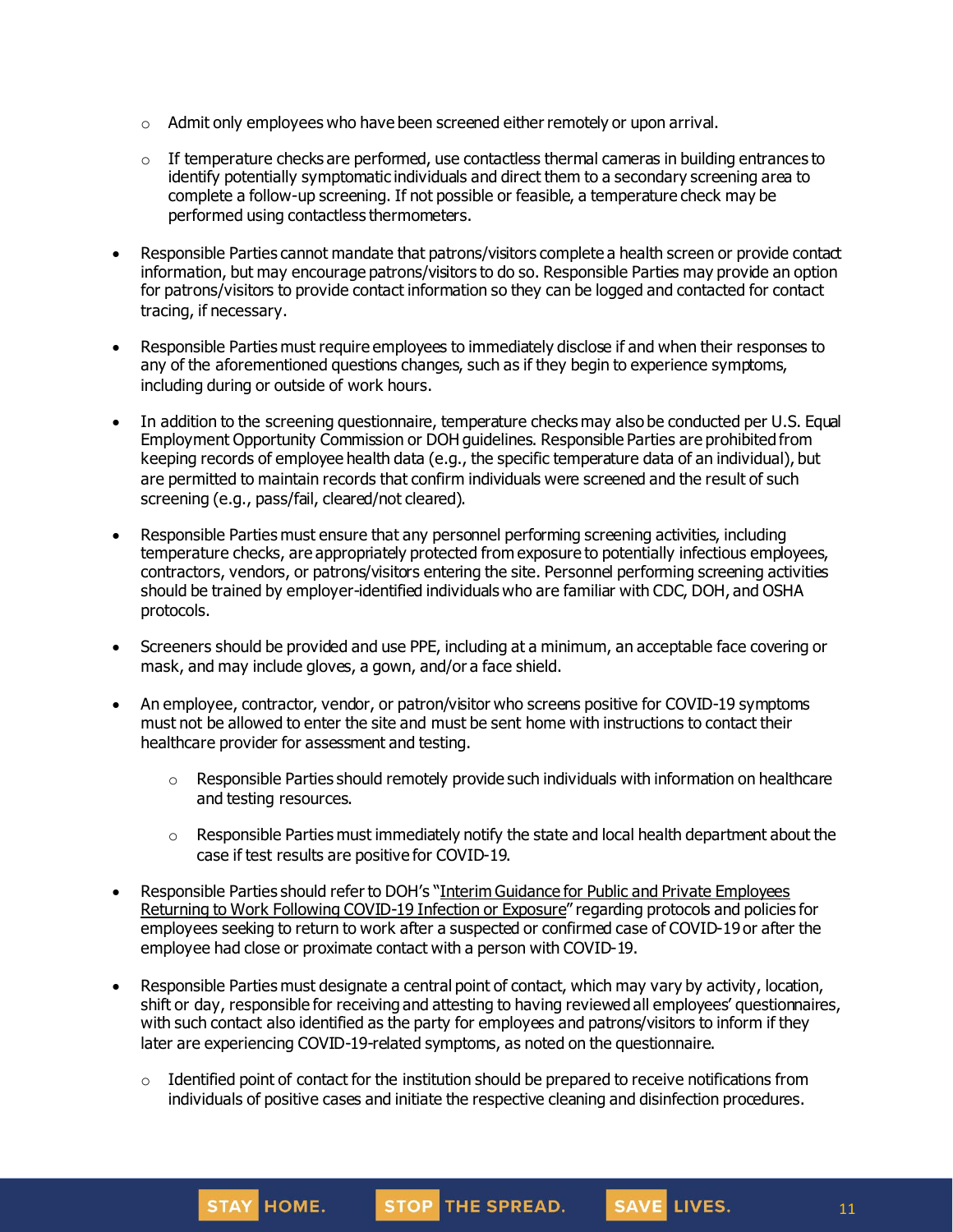- Responsible Parties must designate a site safety monitor whose responsibilities include continuous compliance with all aspects of the Site Safety Plan, for employees and patrons/visitors.
- To the extent possible, Responsible Parties should maintain a log of every person, including employees, contractors, and vendors, who may have close or proximate contact with other individuals at the workplace or area; excluding patrons/visitors and deliveries that are performed with appropriate PPE or through contactless means. The log should contain contact information, such that all contacts may be identified, traced, and notified in the event an individual is diagnosed with COVID-19.
	- $\circ$  Responsible Parties must cooperate with state and local health department contact tracing efforts.
- Responsible Parties cannot mandate that patrons/visitors complete a health screen or provide contact information but may encourage them do to so.

## **B. Tracing and Tracking**

- Responsible Parties must notify the state and local health department immediately upon being informed of any positive COVID-19 test result by an employee, contractor, or vendor at their facility.
- In the case of an employee, contractor, vendor, or patron/visitor testing positive, the Responsible Parties must cooperate with the state and local health department to trace all contacts in the institution and notify the state and local health department of all employees, contractors, and vendors logged, and patrons/visitors and delivery personnel (as applicable), who entered the site dating back 48 hours before the individual first experienced COVID-19 symptoms or tested positive, whichever is earlier. Confidentiality must be maintained as required by federal and state law and regulations.
	- $\circ$  In the case of an individual showing symptoms while in the institution, Responsible Parties must notify employees in the surrounding areas or who may have been affected immediately with information on where the individual has been throughout the building and notify them if the symptomatic person tests positive.
- State and local health departments may, under their legal authority, implement monitoring and movement restrictions of infected or exposed persons including home isolationor quarantine.
- Individuals who are alerted that they have come into close or proximate contact with a person with COVID-19, and have been alerted via tracing, tracking or other mechanism, are required to selfreport to their employer at the time of alert and shall follow the protocol referenced above.
- Responsible Parties should consider offering a method for patrons/visitors to opt-in to a contact tracing program, as practicable (e.g., opt-in when purchasing tickets in advance online).

# **IV. EMPLOYER PLANS**

STAY HOME.

Responsible Parties must conspicuously post completed safety plans on site for employees. The State has made available a business reopening safety plan template to guide business owners and operators in developing plans to protect against the spread of COVID-19.

STOP THE SPREAD.

#### **Additional safety information, guidelines, and resources are available at:**